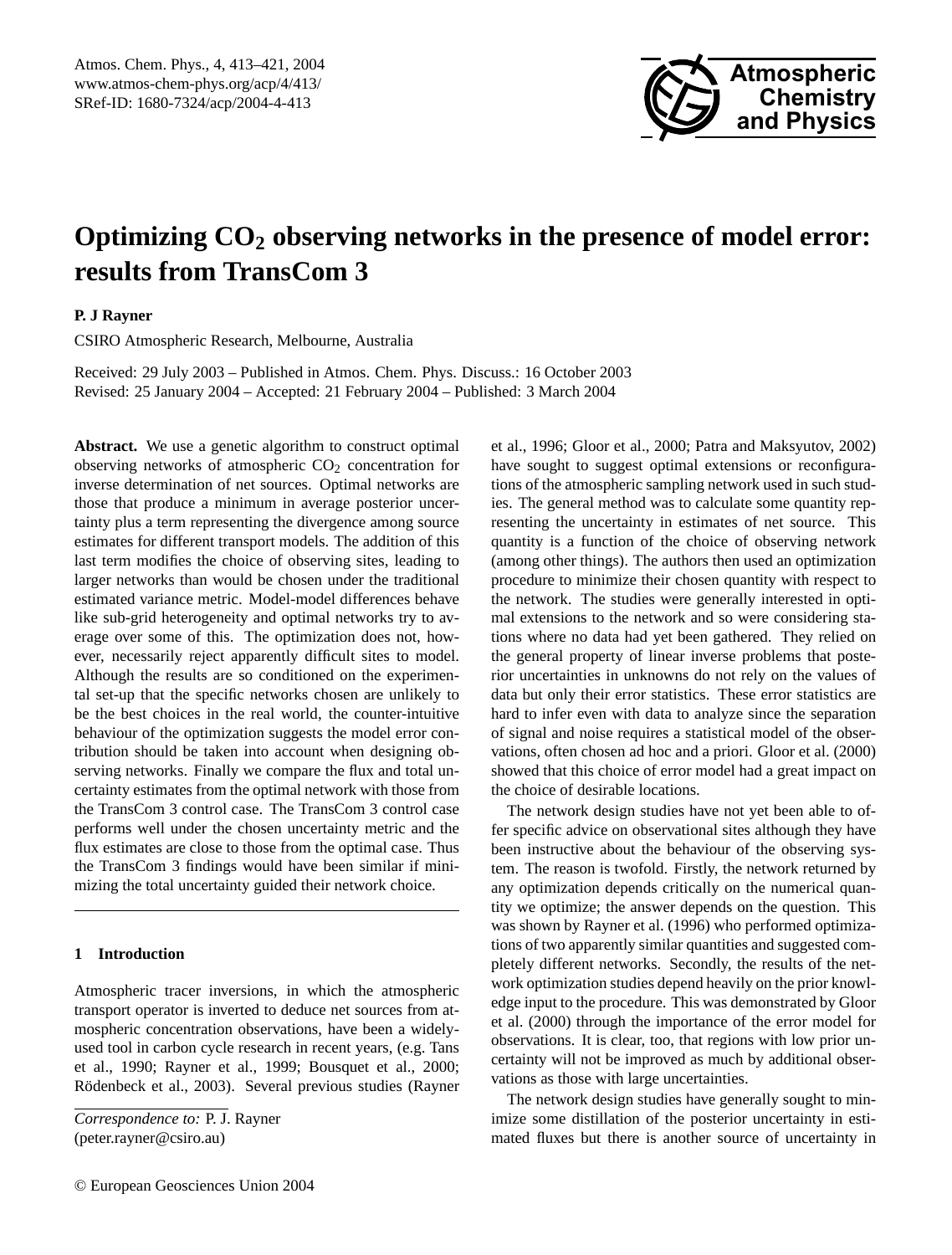atmospheric inversions. The atmospheric transport models used both in the inversion and network optimization studies have different properties and produce different simulations of atmospheric transport. Throughout the history of their use, there has been a concern that these models may produce different inverse flux estimates. In a series of studies to probe this, Law et al. (1996) and Denning et al. (1999) (studying the forward problem) and Gurney et al. (2002, 2003) (studying the inverse problem) have looked at the impact of differences in modelled atmospheric transport. Gurney et al. (2002) compared two measures of uncertainty of estimated fluxes. The first was the conventional posterior uncertainty estimate produced by error propagation from the prior flux uncertainty and data uncertainty via the inverse transport operator. The second was the variance of estimated fluxes across the ensemble of transport models. Following their nomenclature we refer to these as the "within model" and "between model" uncertainties respectively. These are formally defined in Section 2. A reasonable measure of the total uncertainty of estimated fluxes is the quadratic sum of these two error terms. We use this sum throughout this paper and refer to it henceforth as the "total uncertainty".

Some interesting assumptions underlie the choice of uncertainty metric. First, what quantity does it represent? The "within uncertainty" describes the variance of an ensemble of flux estimates if we choose an ensemble of realizations of the data governed by the data uncertainty. The "between uncertainty" describes the variance of an ensemble of flux estimates drawn from the population of which our set of transport models generates a sample distribution. Note this is not the same distribution of fluxes we would generate from the ensemble of models of which we have a sample. So the distribution described by the "total uncertainty" describes the variance of an ensemble of flux estimates generated by choosing a single model and data realization at random. This is different from, for example, the ensemble of flux estimates representing the mean across models. For that case the "between uncertainty" contribution would be smaller as expected from the formula for the standard error of the mean. The next assumption is that the "total uncertainty" can be generated by the quadratic sum of its two components. This assumes the statistical independence of the two ensembles. This is a reasonable assumption but one that cannot be explicitly verified. Finally there are the assumptions about the probability distributions for the chosen quantities. For the "within uncertainty" this is the assumption of the normal distribution for data almost universal in tracer inversions. For the "between uncertainty" the assumption is surprisingly weak. The calculation of the sample variance does not assume a normal distribution. The real assumption is that the sample variance equals the population variance. Again this cannot be verified but no other assumption seems reasonable. Finally there is almost certainly correlation among flux estimates for different regions but we consider only the pointwise estimates (see Eq. 1 and Eq. 2) so these do not affect the formulation.

Gurney et al. (2002) found that, for most regions, withinmodel uncertainty dominated between-model uncertainty. They drew the reasonable inference from this, that additional data would aid the constraint of estimated fluxes by reducing total uncertainty. It was not, however, the role of those studies to address this question directly. Any additional stations may have been so difficult to model that the between model uncertainty would increase more than the within model uncertainty was decreased. Investigating these possibilities is the role of the present paper.

The outline of the paper is as follows. In Sect. 2 we describe the combination of the genetic algorithm (GA) and synthesis inversion. Section 3 describes a series of networks optimized under different conditions, comparing them with the TransCom 3 network of Gurney et al. (2002). Section 4 compares the fluxes computed from the optimized network with those from Gurney et al.  $(2002)$ .

#### **2 Methodology**

The network optimization procedure requires two components, an inversion algorithm to calculate the score for a given network under our chosen metric and an optimization procedure to minimize this quantity with respect to the choice of network. The inversion algorithm is exactly that of Gurney et al. (2003) and the same as for Gurney et al. (2002) with the addition of one extra transport model, making a total of 17. See those papers for details of participating models. The inversion is simple and computationally inexpensive since it estimates long-term mean sources from longterm mean data. This makes the set-up a good candidate for the genetic algorithm where many repeats of the scoring calculation must be performed.

We are interested in two quantities calculated by the inversion procedure,

within uncertainty = 
$$
\overline{\text{trace}(C_S)}
$$
 (1)

where  $C_S$  is the posterior covariance matrix of source estimates for the 22 regions in the inversion and the overbar is the average across the ensemble of models,

between uncertainty = 
$$
\sum_{i=1}^{22} \text{Var}(S_i)
$$
 (2)

where  $S_i$  is the posterior source estimate for region i and  $Var$ represents the variance over the ensemble of models. Finally we define

total uncertainty  $=$  between uncertainty  $+$  within uncertainty (3)

Genetic algorithms are one of the classes of stochastic optimization procedures used for nonlinear models. The term "model" here refers to any numerical algorithm which calculates an output as a function of inputs. In our case, the model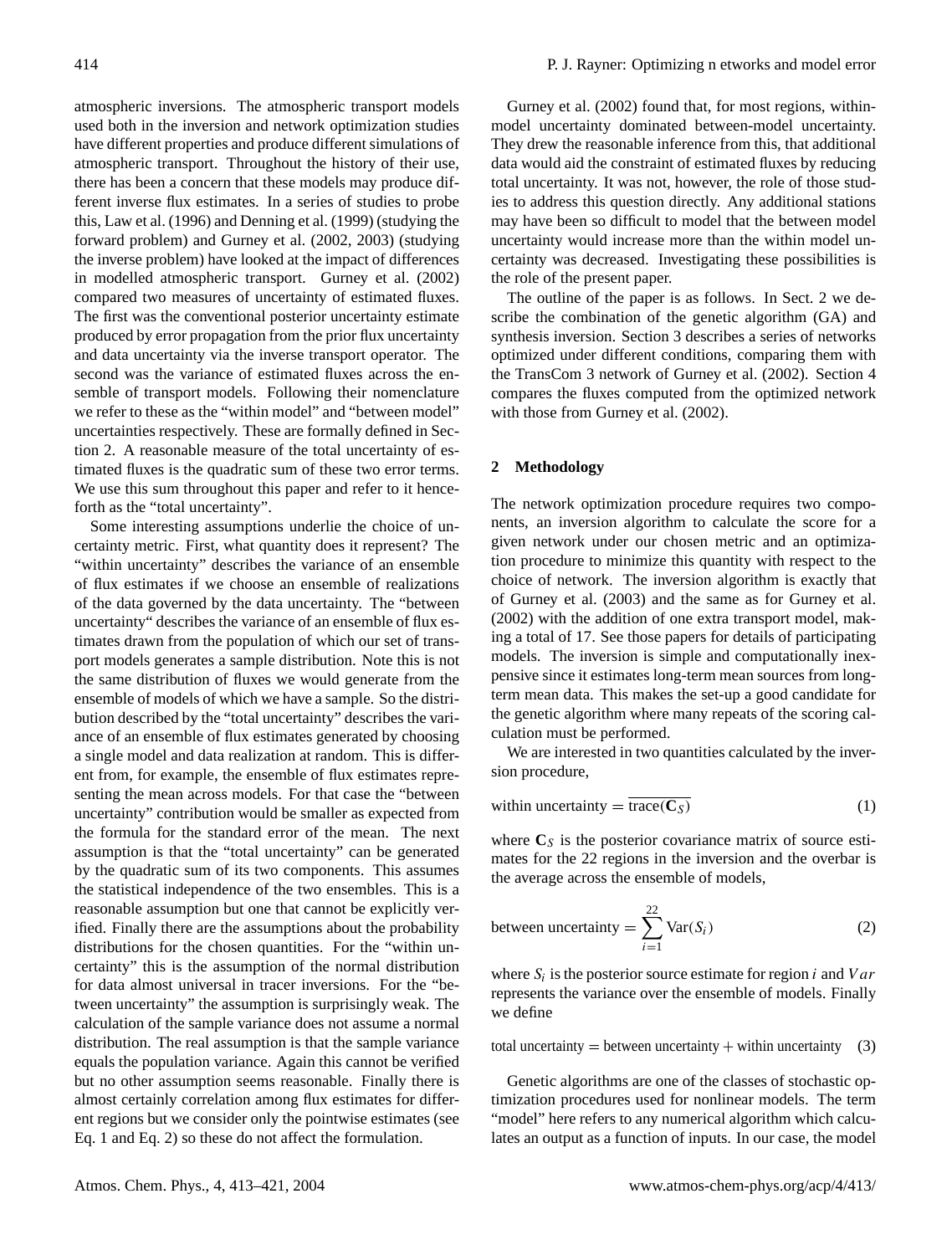calculates measures of uncertainty as a function of a set of station locations.

Genetic algorithms seek to optimize their objective function not by improving a single solution but rather by improving an overall population. Improvements are made by seeking optimal combinations of members of this population and by adding random changes to this population. In this sense they duplicate the pairwise reproduction and mutation seen in many biological systems. For a short on-line introduction see http://csep1.phy.ornl.gov/CSEP/MO/MO.html and references contained therein. Genetic algorithms exist in many forms but have a few general features

- **–** the algorithm maintains a population of potential solutions
- **–** a given member of the population is described by a list of parameter values. In our case these are integers referring to an indexed list of possible observing sites. There are 110 possible observing sites in this study so each member consists of a list of integers in the range 1–110. The length of the list is the size of the network we seek to optimize.
- **–** The population is initialized with a set of random lists.
- **–** members of the population will
	- 1. Exchange parameter values pairwise (termed crossing-over).
	- 2. Have their parameter values randomly changed (mutate).
	- 3. Be culled or compete according to some fitness criterion based on the cost function we are optimizing.
	- 4. Be cloned or otherwise reproduce to rebuild the population after culling,
- **–** The above four processes constitute one step of the genetic algorithm.
- **–** the algorithm iterates allowing evolution of the population towards an optimum value of the fitness criterion.
- **–** Convergence is achieved when the best value of the cost function available from the population has not improved for a number of iterations greater than the population size. We choose as the optimum solution the list that produces the optimum (in this case lowest) value of the cost function throughout the entire run.

Each of the four parts of the algorithm can be implemented in various ways. We detail the particular implementation of each step here. The probability of two members crossing over (analogous to breeding), mutation rates and the mechanism by which members of the population compete are all chosen by the implementer of the algorithm and choices depend on the properties of the cost function. In the simple implementation used here cross-over is implemented by

first randomly pairing all members of the population then deciding whether to interchange information according to a random decision  $x \in U(0, 1) < p_x$  where  $p_x$  is the cross-over probability and  $U(0, 1)$  is the uniform probability distribution on [0, 1]. Once cross-over is chosen, the two original members are replaced with offspring that have pairwise random combinations of their parameters. For each parameter offspring 1 has the value from parent 1 or 2 with 50% probability and offspring 2 has the value from the other parent.

For the mutation step we examine each parameter in each member of the population. Again we choose a uniformly distributed pseudorandom number and, if less than the specified mutation rate, we replace the parameter value with a value chosen at random from the set of possible values.

In the culling step we first sort the population according to their generated values of the cost function. We then assign a fitness  $F$  to each according to

$$
F = 1 - \frac{r - 0.5}{N}
$$
 (4)

where  $r$  is the ordinal ranking of the member and  $N$  is the population size. We then delete the member according to the rule

$$
x \in U(0, 1) > F \tag{5}
$$

Thus lower ranked members (with respect to the cost function) are more likely to be culled. It is noteworthy that no member is completely safe from culling since  $F\neq 1$ .

On average, each cull step will remove half the population and this must be replaced. For this we choose, at random, one of the remaining members of the population. If a random number from  $U(0, 1)$  is less than the fitness calculated from Eq. (4) we copy this member to replace one of the culled members. This process continues until the population is refilled. Sampling is with replacement so that a member with high fitness may be copied several times.

In general the method requires a trade-off between strong enough selection to allow convergence to an optimal solution and maintaining enough diversity to avoid getting stuck in a local extremum. In our case this trade-off is performed by tuning the mutation rate. The other trade-offs are computational, the population size and the number of iterations. A larger population is always safer since it means higher diversity is maintained while still giving very fit members a chance to propagate (since for large N,  $F \rightarrow 1$  for the fittest member). For our case we choose a population of 200 using 500 iterations. By this time the population consists mostly of clones of the fittest member. In all the experiments we carried out the final cost function was the lowest throughout the run, that is the optimization did not visit then discard a superior solution. One optimization takes about six hours on a single Linux PC.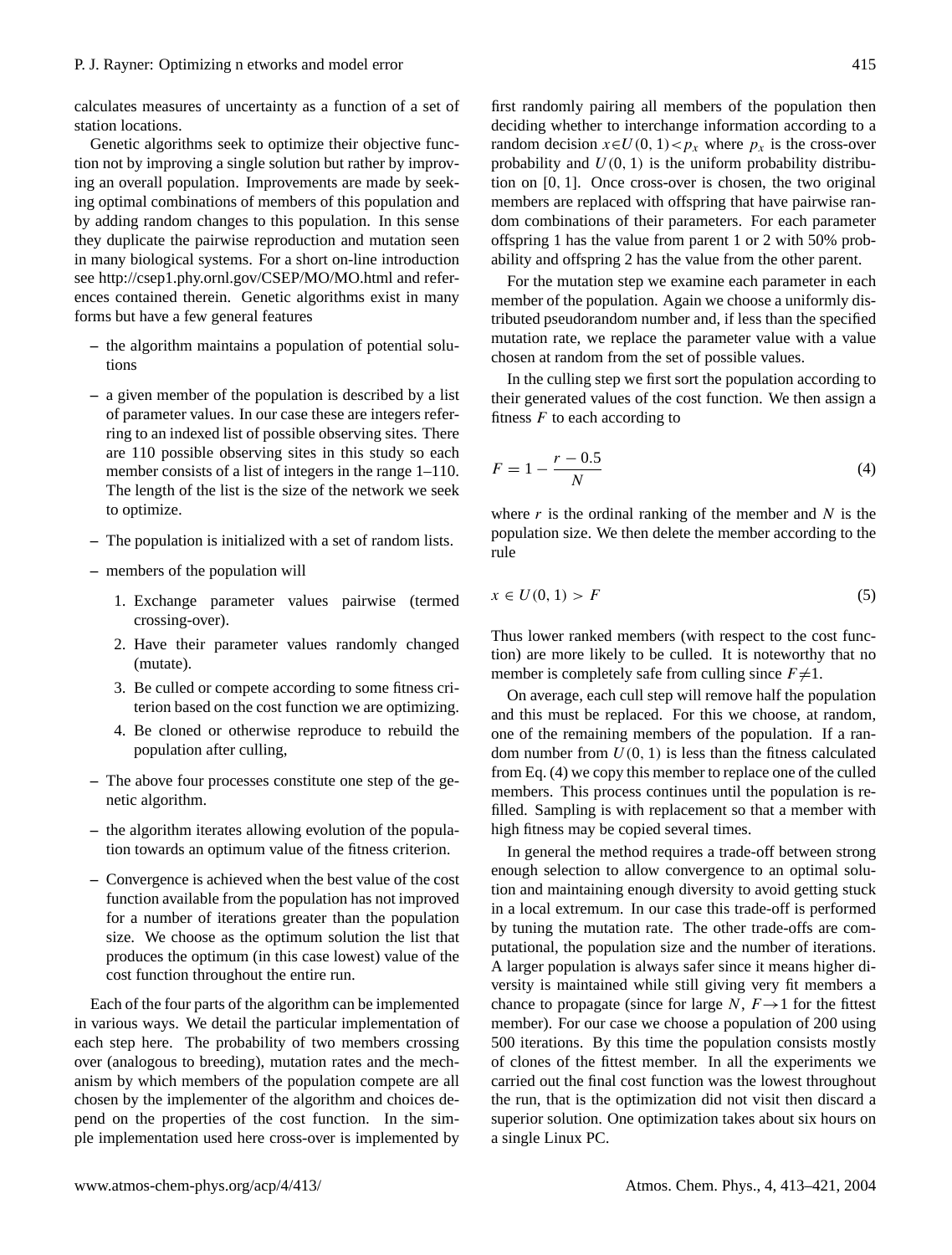**Table 1.** Optimization parameters for genetic algorithm.

| Parameter  | Description            | Value |
|------------|------------------------|-------|
| $N_{pop}$  | Population size        | 200   |
| $p_{x}$    | Cross-over probability | 0.2   |
| $p_m$      | <b>Mutation</b> rate   | 0.01  |
| $N_{iter}$ | Number of iterations   | 500   |

#### 2.1 Specific set-up

We assign each potential observing site an integer value. Sites considered are the 110 potentially used by Gurney et al. (2002). They chose 76 of these which met various criteria. The sites and data are taken from GLOBALVIEW- $CO<sub>2</sub>$ (2001). Each population member therefore consists of a list of these integer values. Data values and uncertainties are constructed by the same algorithm as in Gurney et al. (2002). Importantly, one station can occur many times in an optimal list but we do not include the correction to data uncertainty to account for this as used by Gurney et al. (2002). Therefore the second station at a location contributes as much information as the first. We also wish to test the possibility that the current network is too large to optimize total uncertainty. We therefore add 20 "null" stations which have zero responses to sources from all regions.

Values for the tunable parameters in the GA are shown in Table 1.

 $p_m$  is of particular interest. Recall that it represents the probability of a given value being altered. A simple binomial probability calculation demonstrates that, for our control 76 station case, this value of  $p_m$  yields a probability of 54% that a given member will be altered in the mutation step and a 19% probability that a given member will have more than one value altered. This is much higher than usual implementations of a GA but our tests below found it to be an optimal value.

## 2.2 Testing the algorithm

Usually it is hard to design a test for a GA since we rarely know the optimal value. We could, however, construct a test here. The between-model case is uninteresting on its own but does provide a useful test. In a Bayesian inversion this metric will be minimized if the responses approach zero. The inclusion of the null stations in our potential network allowed us to test this. After 500 iterations the 76 station case produced a between-model variance of 0.01  $(GtCy^{-1})^2$ . There were still three real stations left, in the optimal lists, the rest all being null stations. We regarded this as acceptable and used this configuration throughout the real experiments.

**Table 2.** Uncertainty metrics in  $(GtCy^{-1})^2$  for various optimized networks. The number at the end of the name is the possible number of sites in each network, the second column is the number of distinct sites chosen. In each case the bold-face number indicates the metric for which the network was optimized. The TransCom 3 control is also included for comparison.

| Name        | Ndistinct | Within | Between | Total |
|-------------|-----------|--------|---------|-------|
| Total-76    | 40        | 6.26   | 1.96    | 8.22  |
| Within-76   | 35        | 5.33   | 6.11    | 11.44 |
| $Total-110$ | 46        | 5.77   | 2.10    | 7.87  |
| Within-110  | 38        | 4.66   | 7.20    | 11.86 |
| TransCom 3  | 62.       | 7.05   | 3.27    | 10.32 |

## **3 Experiments**

We performed experiments with two different sized networks, the 76-station network as a comparison with the network of Gurney et al. (2002) and a 110-station network which is capable of covering the full list of available stations. In each case we performed optimizations with two metrics, either the "within uncertainty" (Eq. 1) or the "total uncertainty" (Eq. 3). The results are summarized in Table 2 and the four optimized networks are shown in Fig. 1 and Fig. 2.

The first thing to note about the various optimal networks is their relatively small size, especially for the "within" cases. This is largely a function of the resolution of the sources. To constrain 22 regions it is required to have at least 22 independent measurements. There is a tendency therefore for the "within" optimizations to gravitate to a selection of 22 sites that best constrain the 22 regions. In tests with a single model this was almost achieved, with networks of 26 sites being a common outcome. The complication of multiple models is that optimal choices for one model may not hold for others so that the optimization will choose more sites to give the strongest average constraint across all models. This was noted by Patra et al. (2003) who also showed an increase in chosen sites when several models were considered. That study could not duplicate our result since the optimization technique was not allowed to choose sites multiple times and the study was of additions to the current network rather than construction of networks from scratch. That study did demonstrate the dependence of the size of the network on the resolution of the source description. They noted a spreading of stations as they moved from the 22 regions used in this study to a higher resolution description with 42 land regions rather than the 11 land regions used here.

It is, a priori, unclear what to expect when moving from optimizing within to total uncertainty. If there is strong disagreement among model transport fields then we may expect a further shrinking of the network as some sites, although offering strong constraint on the fluxes, give highly divergent results from one model to another. In fact we observe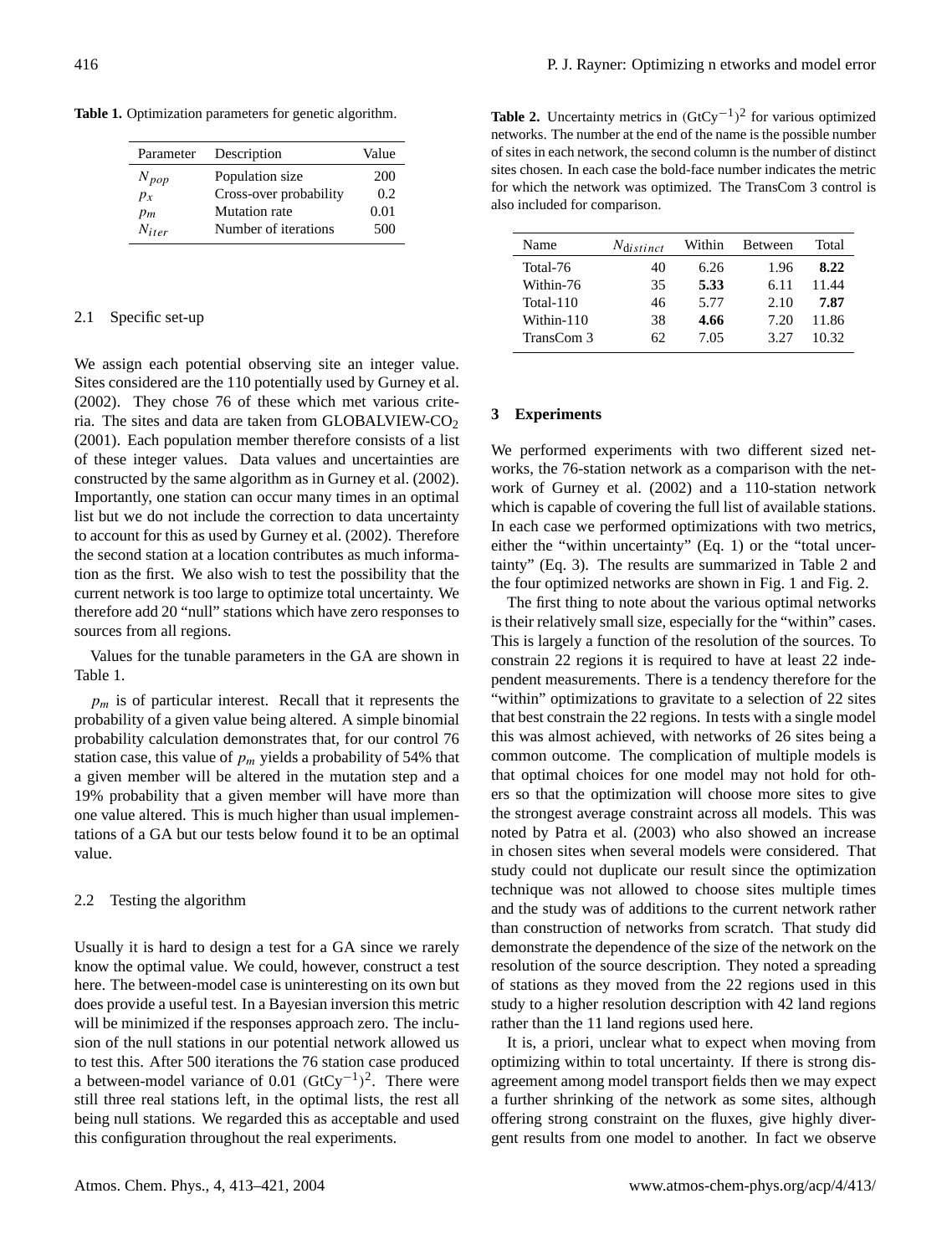

**Fig. 1.** Optimized networks for within-model **(a)** and total **(b)** uncertainty for a 76-site network. Numbers indicate the number of times the site is included.

the opposite, with a growth in the size of the network for both the 76 and 110 station cases. It seems, in fact, that the optimization must counteract the model-model divergence caused by particular stations by averaging across a broader dataset. In that sense we may regard the model-model differences as some kind of heterogeneity. This is most clearly seen in Fig. 1 for Western Europe. Here the "within" optimization chose two sites while the "total" chose six. There is also some dispersal of sites around East Asia and the Pacific. From Table 2 it is clear that this dispersal produces a substantial reduction in "total" uncertainty without a large increase in "within" uncertainty. It would appear, therefore, that aggressive optimization of "within" uncertainty may expose one to substantial model-model variability. This is acceptable if one has a series of models with which to perform inversions but this will not, generally, be the case. The case holds, even more dramatically, for the 110-site network. Here the lowest "within" uncertainty in Table 2 corresponds to the largest "total" uncertainty. Although the specifics of these results will not, as discussed earlier, hold for a different set-up, we expect that this behaviour, with network diversity acting to reduce large model-model variations in flux estimates, is a general result.

It is important to note that optimal networks do not include any of the "null" stations. This demonstrates that, even for the larger network size, the available information content is not saturated. This is the direct test of the inference drawn by Gurney et al. (2002) that extra measurements would reduce uncertainty, even when that uncertainty included a component caused by model-model variations. This result would stand even more strongly if we tried to solve for sources at greater spatial resolution.

In general, the "within" optimizations choose sites within or near each region to minimize atmospheric diffusion and hence maximize signals. Where there are no nearby stations well-connected by atmospheric flow to a source region this can produce some surprising choices. For example, both the within-76 and within-110 optimizations heavily weight the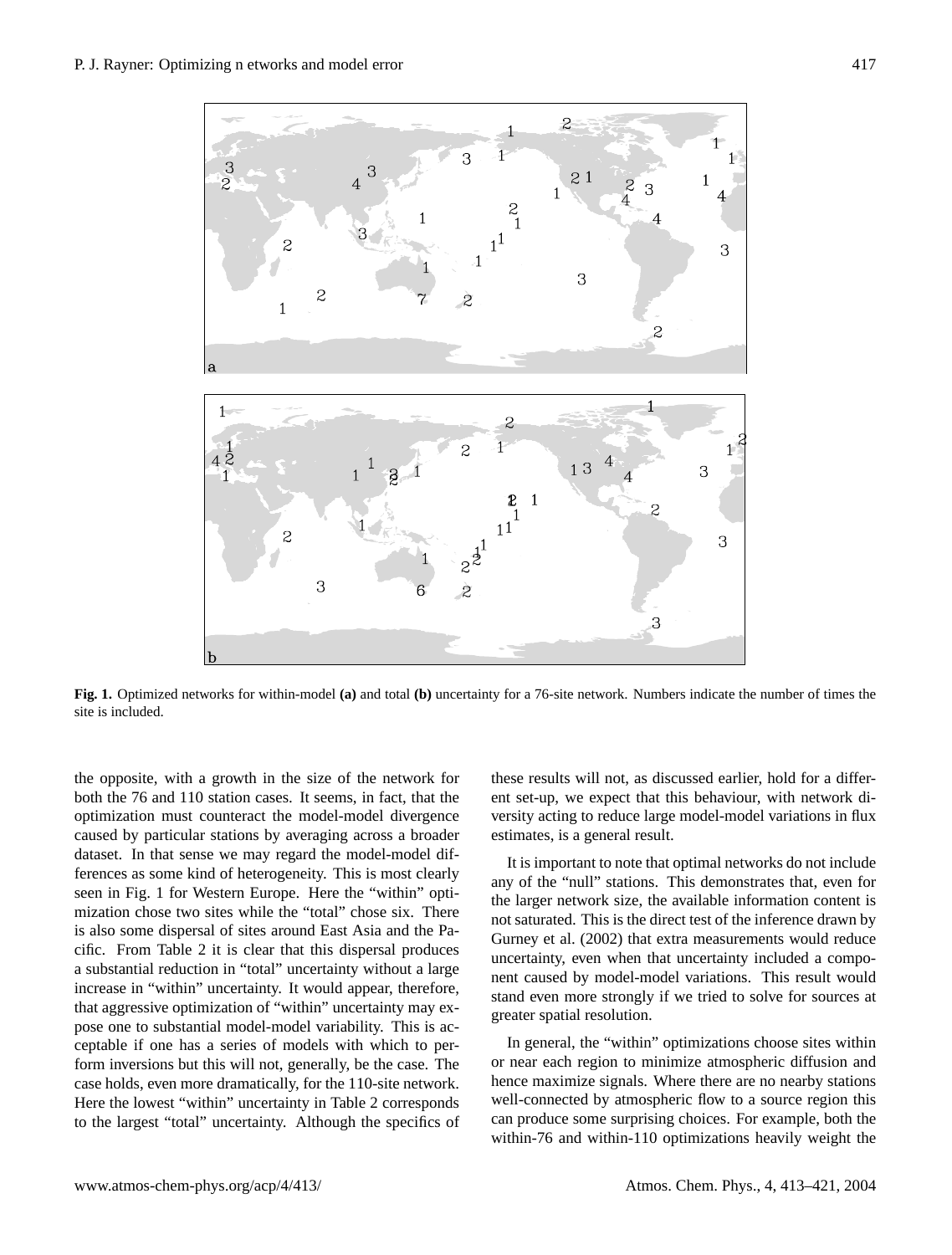

**Fig. 2.** Optimized networks for within-model **(a)** and total **(b)** uncertainty for a 110-site network. Numbers indicate the number of times the site is included.

upper levels of the Cape Grim aircraft profile. This site has the largest response to the South American source region of the available sites. The weakness of the constraint requires the optimization to invest many measurements at the site to simulate a high precision measurement, capable of seeing the small signals from such a distant source region. Rather than a comment on the utility of this site, such a choice points out the deficiencies in the rest of the network, with no other measurement site providing a good constraint on South America.

The method we have used for the optimization of total uncertainty relies on the existence of real data at all potential observing sites. This is not particularly useful for planning a network. It is more useful if we can predict some of the impact of model-model variations using the properties of the response functions themselves. As an example, we consider three sites which are strongly favoured in the "within" optimization but do not appear in the "total" case. These are the Easter Island (EIC, 27◦ S, 109◦ W) (3 times), Izana, Canary Islands (IZO, 28◦ N, 16◦ W) (4 times) and Key Biscayne, Florida (KEY, 26◦ N, 80◦ W) (4 times) sites. These sites must contribute considerably to model-model differences in flux estimates. They can do this in one of two ways. Either their responses to the first-guess or presubtracted fields can vary widely or else their response functions can vary widely. To test the relative importance of these differences we calculate, for all sources at all sites, the standard deviation of the response functions across the ensemble of models.

For two of these stations the case is clear. EIC has the largest standard deviation in the response to the South Pacific source region among all the 110 potential sites. Thus it is quite likely to be removed when model-model differences influence the optimal choice of stations. Slightly less dramatically KEY has the largest standard deviation in its response to the North Atlantic source of any station included in the choices for the "within" optimization. It is, unsurprisingly , removed in the "total" optimization.

The case for the high-altitude site, IZO, is less clear. We analyzed the contribution to the "between" uncertainty from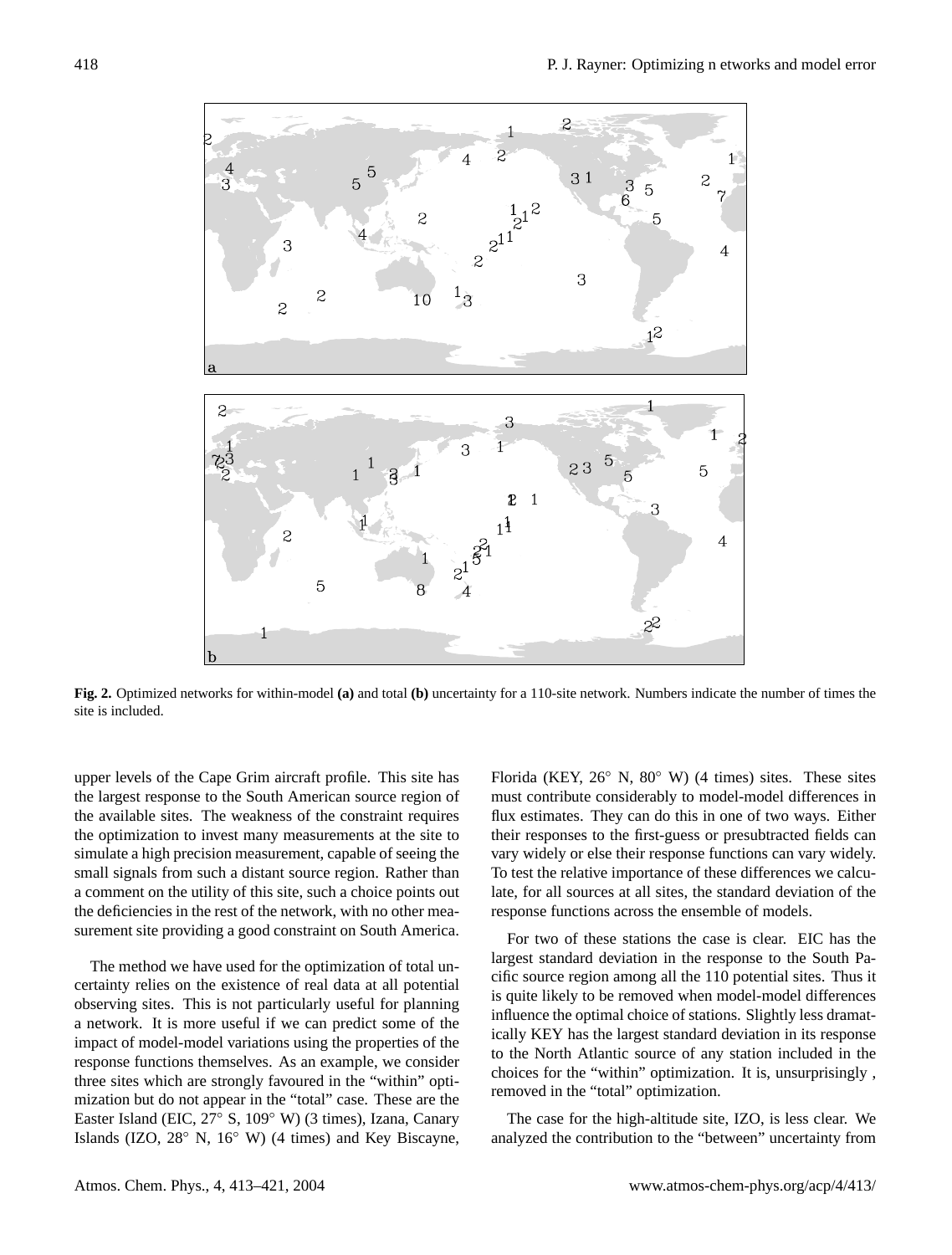

**Fig. 3.** Estimated fluxes and "total" uncertainty (GtC y−<sup>1</sup> ) for the TransCom 3 (left) and total-76 (right) networks. The box shows the prior uncertainty, the horizontal bar the prior estimate. For each network the cross shows the predicted estimate and the error bar the one standard deviation total uncertainty.

each region in the "within-76" network in an attempt to analyze the impact of this station. The largest contributions were made by the Tropical Africa and Temperate Eurasia regions. When we removed the IZO site from the network, the "between" uncertainty reduced considerably, almost entirely because of a reduction in the contribution from Tropical Africa. This is not simply related, as with the other sites, to the variation in the response to this region at IZO. This is actually relatively small. However the overall constraint on this region from the network is also small, leaving the inversion more succeptible to small model-model differences. It appears that, while the variation in model response at a site is a reasonable guide to its influence on model-model differences in inversions, we must keep in mind the potential moderating role of other sites. This highlights the risk of relying on single sites to constrain regions, consistent with the general findings of this study.

## **4 TransCom 3 comparison**

In Section 3 we saw that the conclusion of Gurney et al. (2002), that new measurements would provide a useful constraint on fluxes, was robust. We can also ask whether the particular flux distribution inferred in that paper was significantly different from one with minimum total uncertainty. Figure 3 shows such a comparison. Comparing, first, the error bars for both the optimal and TransCom 3 networks we notice relatively little reduction in total uncertainty. This is also evident from Table 2, which shows that the TransCom 3 network is nearly optimal with respect to total uncertainty. Note that, because the optimization is carried out for the globally summed uncertainty, there is no requirement that every region have its uncertainty reduced relative to the TransCom 3 case. Notwithstanding this, there are few regions where uncertainty is actually increased.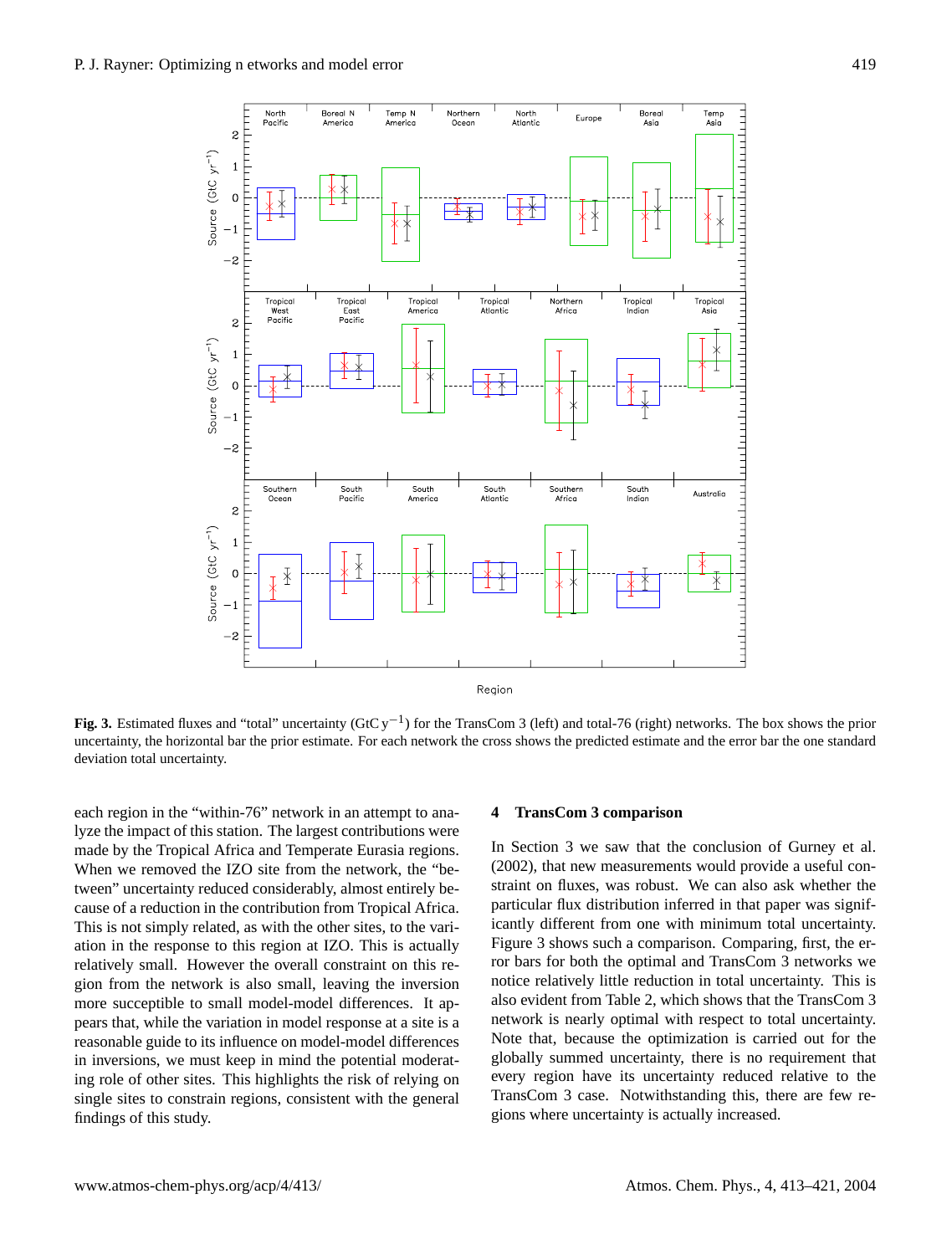Comparison of the predicted fluxes themselves also yields only small differences between the two inverse calculations, especially if one normalizes the differences by the total uncertainty. This can be seen visually by considering the overlap of the error bars for each region. In most cases the error bars for each network include the central estimate for the other network. We should note that since the error bar represents one standard deviation we should expect some estimates to differ at this level. There are four regions of apparently significant difference: the Southern Ocean, Australasia, the West Pacific and the Tropical Indian Ocean. Most of these are due to removal of specific stations between the TransCom 3 and total-76 networks, e.g. the anomalous Darwin station. Sensitivity of the TransCom 3 inversion to this station has previously been noted by Law et al. (2003). One change is due to more systematic influences. The reduction of the Southern Ocean sink, already noted by Gurney et al. (2002), is strengthened in our optimal network. This occurs despite the great reduction in station density in this region. Roy et al. (2003) have noted that the reduction in Southern Ocean sink (relative to the prior) occurs even when almost all atmospheric observations are removed from the high southern latitudes. They conclude that the reduction in Southern Ocean sink is required to match large-scale atmospheric concentration gradients rather than particular local observations. The result of the present study suggests this result is also robust to the choice of atmospheric transport model.

## **5 Conclusions**

We have extended previous network optimization studies to include the impact of model-model variations in transport on inversion estimates. We find that network optimizations generally choose quite small networks when optimizing only for the predicted uncertainty, concentrating on those sites that offer the strongest constraint. When model-model differences are considered, the optimization tries to average out some of the differences in transport by choosing more extensive networks, balancing the strength of constraint with the variations in transport. For the network sizes considered here the optimization always wishes to use as many sites as possible, confirming the conclusion of the TransCom 3 study that inversions are data not transport limited. We also find that the general distribution of fluxes predicted in that study is robust to our minimum uncertainty metric, and that the network used in the TransCom 3 study is quite good under this metric. Finally we find that model-model variations in responses at a particular site are a reasonable predictor of the suitability of a site under this total uncertainty metric however this breaks down when regions are very poorly constrained.

*Acknowledgements.* The author wishes to thank R. Law and C. Trudinger for helpful suggestions on the manuscript. The author also wishes to thank modellers who participated in the TransCom 3 project and the global  $CO<sub>2</sub>$  measurement community who provided the various input data for this study.

Edited by: M. Heimann

#### **References**

- Bousquet, P., Peylin, P., Ciais, P., Quéré, C. L., Friedlingstein, P., and Tans, P. P.: Regional changes in carbon dioxide fluxes of land and oceans since 1980, Science, 290, 1342–1346, 2000.
- Denning, A. S., Holzer, M., Gurney, K. R., Heimann, M., Law, R. M., Rayner, P. J., Fung, I. Y., Fan, S.-M., Taguchi, S., Friedlingstein, P., Balkanski, Y., Taylor, J., Maiss, M., and Levin, I.: Three-dimensional transport and concentration of  $SF_6$ : A model intercomparison study (TransCom 2), Tellus, 51B, 266– 297, 1999.
- GLOBALVIEW-CO<sub>2</sub>: Cooperative Atmospheric Data Integration Project – Carbon Dioxide, CD-ROM, NOAA CMDL, Boulder, Colorado, (also available on Internet via anonymous FTP to ftp.cmdl.noaa.gov, path: ccg/co2/GLOBALVIEW), 2001.
- Gloor, M., Fan, S. M., Pacala, S., and Sarmiento, J.: Optimal sampling of the atmosphere for purpose of inverse modeling: A model study, Global Biogeochem. Cycles, 14, 407–428, 2000.
- Gurney, K. R., Law, R. M., Denning, A. S., Rayner, P. J., Baker, D., Bousquet, P., Bruhwiler, L., Chen, Y.-H., Ciais, P., Fan, S., Fung, I. Y., Gloor, M., Heimann, M., Higuchi, K., John, J., Maki, T., Maksyutov, S., Masarie, K., Peylin, P., Prather, M., Pak, B. C., Randerson, J., Sarmiento, J., Taguchi, S., Takahashi, T., and Yuen, C.-W.: Towards robust regional estimates of  $CO<sub>2</sub>$ sources and sinks using atmospheric transport models, Nature, 415, 626–630, 2002.
- Gurney, K. R., Law, R. M., Denning, A. S., Rayner, P. J., Baker, D., Bousquet, P., Bruhwiler, L., Chen, Y.-H., Ciais, P., Fan, S., Fung, I. Y., Gloor, M., Heimann, M., Higuchi, K., John, J., Kowalczyk, E., Maki, T., Maksyutov, S., Peylin, P., Prather, M., Pak, B. C., Sarmiento, J., Taguchi, S., Takahashi, T., and Yuen, C.-W.: TransCom  $3 \text{ CO}_2$  inversion intercomparison: 1. Annual mean control results and sensitivity to transport and prior flux information, Tellus, 55B, 555–579, doi:10.1034/j.1600- 0560.2003.00049.x, 2003.
- Law, R. M., Rayner, P. J., Denning, A. S., Erickson, D., Fung, I. Y., Heimann, M., Piper, S. C., Ramonet, M., Taguchi, S., Taylor, J. A., Trudinger, C. M., and Watterson, I. G.: Variations in modelled atmospheric transport of carbon dioxide and the consequences for  $CO<sub>2</sub>$  inversions, Global Biogeochem. Cycles, 10, 783–796, 1996.
- Law, R. M., Chen, Y.-H., Gurney, K. R., and TransCom 3 modellers: TransCom 3 CO<sub>2</sub> inversion intercomparison: 2. Sensitivity of annual mean results to data choices, Tellus, 55B, 580–595, doi:10.1034/j.1600-0560.2003.00053.x, 2003.
- Patra, P. K. and Maksyutov, S.: Incremental approach to the optimal network design for  $CO<sub>2</sub>$  surface source inversion, Geophys. Res. Lett., 29, 1459, doi:10.1029/2001GL013943, 2002.
- Patra, P. K., Maksyutov, S., Baker, D., Bousquet, P., Bruhwiler, L., Chen, Y.-H., Ciais, P., Denning, A. S., Fan, S., Fung, I. Y., Gloor, M., Gurney, K. R., Heimann, M., Higuchi, K., John, J., Law,